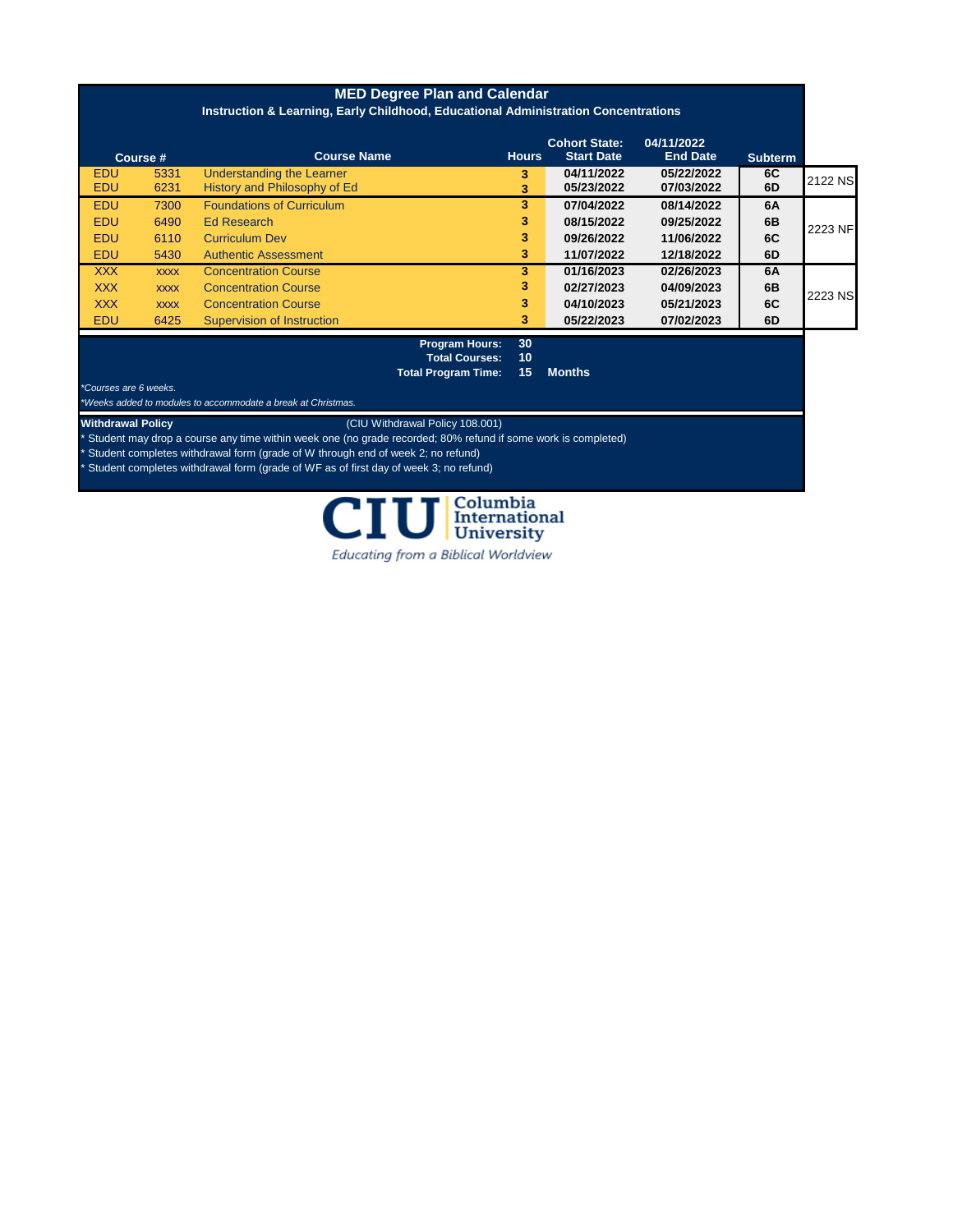| <b>MED Program Sequence</b><br><b>Educational Administration</b> |                    |                                   |  |  |  |
|------------------------------------------------------------------|--------------------|-----------------------------------|--|--|--|
| <b>Course</b> #                                                  | <b>Course Code</b> | <b>Course Name</b>                |  |  |  |
| 1                                                                | <b>EDU 5331</b>    | Understanding the Learner         |  |  |  |
| $\mathcal{P}$                                                    | <b>EDU 6231</b>    | History and Philosophy of Ed      |  |  |  |
| 3                                                                | <b>EDU 7300</b>    | <b>Foundations of Curriculum</b>  |  |  |  |
| $\overline{4}$                                                   | <b>EDU 6490</b>    | <b>Ed Research</b>                |  |  |  |
| 5                                                                | <b>EDU 6110</b>    | <b>Curriculum Dev</b>             |  |  |  |
| 6                                                                | <b>EDU 5430</b>    | <b>Authentic Assessment</b>       |  |  |  |
| 7                                                                | <b>EDU 5115</b>    | <b>Ed Administration</b>          |  |  |  |
| 8                                                                | <b>EDU 5525</b>    | <b>Law and Personnel</b>          |  |  |  |
| 9                                                                | <b>EDU 5515</b>    | Institutional Advancement         |  |  |  |
| 10                                                               | <b>EDU 6425</b>    | <b>Supervision of Instruction</b> |  |  |  |

# $CIU$   $\frac{\text{Columbia}}{\text{University}}$

Educating from a Biblical Worldview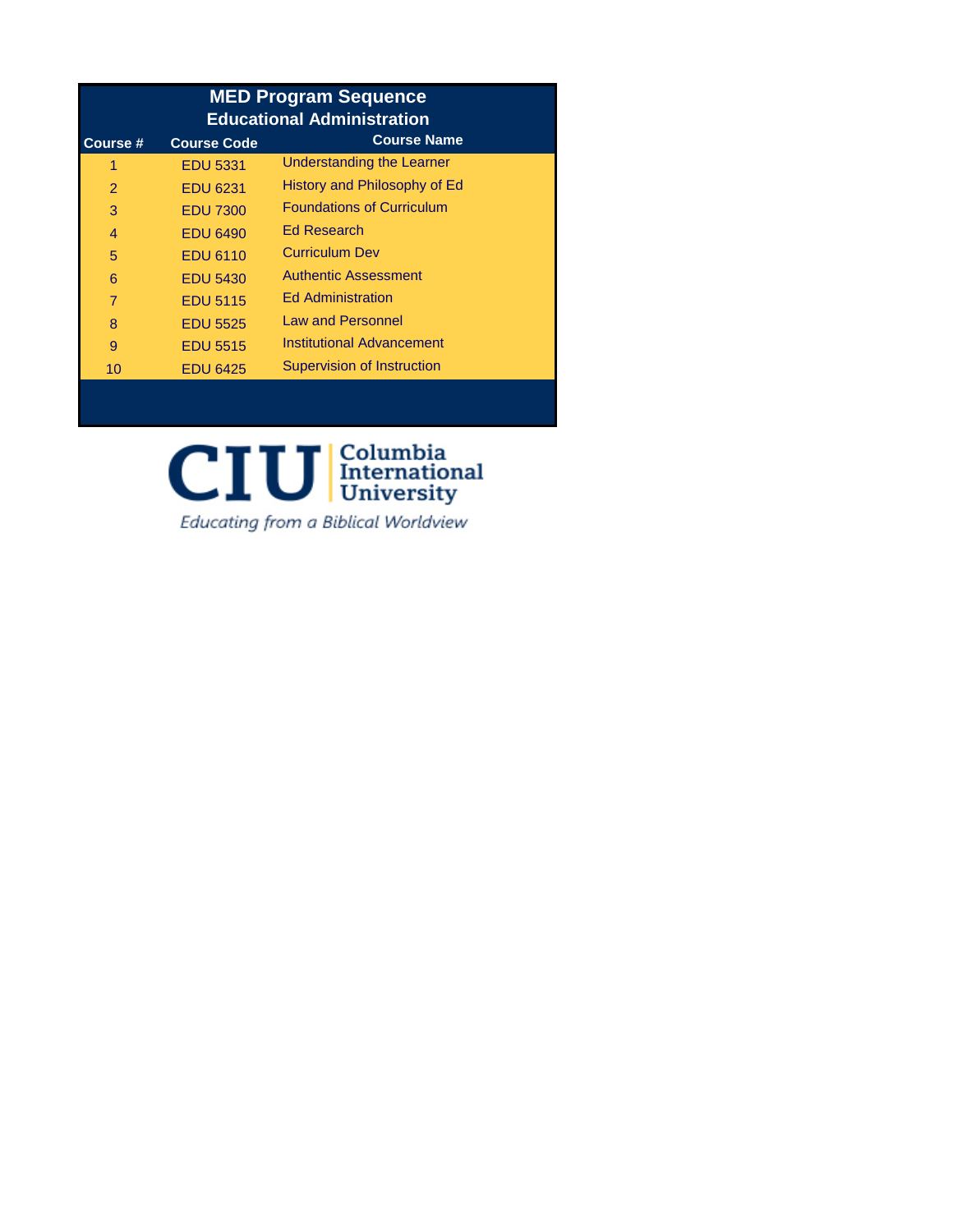| <b>MED Program Sequence</b><br><b>Early Childhood</b> |                    |                                               |  |  |  |
|-------------------------------------------------------|--------------------|-----------------------------------------------|--|--|--|
| Course #                                              | <b>Course Code</b> | <b>Course Name</b>                            |  |  |  |
| 1                                                     | <b>EDU 5331</b>    | Understanding the Learner                     |  |  |  |
| $\mathcal{P}$                                         | <b>EDU 6231</b>    | History and Philosophy of Ed                  |  |  |  |
| 3                                                     | <b>EDU 7300</b>    | <b>Foundations of Curriculum</b>              |  |  |  |
| $\overline{4}$                                        | <b>EDU 6490</b>    | <b>Ed Research</b>                            |  |  |  |
| 5                                                     | <b>EDU 6110</b>    | <b>Curriculum Dev</b>                         |  |  |  |
| 6                                                     | <b>EDU 5430</b>    | <b>Authentic Assessment</b>                   |  |  |  |
| $\overline{7}$                                        | <b>EDU 5721</b>    | <b>Early Childhood Curriculum</b>             |  |  |  |
|                                                       |                    | <b>Teaching and Assessing Early Childhood</b> |  |  |  |
| 8                                                     | <b>EDU 5711</b>    |                                               |  |  |  |
| 9                                                     | <b>EDU 5723</b>    | <b>Emergent Literacy</b>                      |  |  |  |
| 10                                                    | <b>EDU 6425</b>    | <b>Supervision of Instruction</b>             |  |  |  |
|                                                       |                    |                                               |  |  |  |